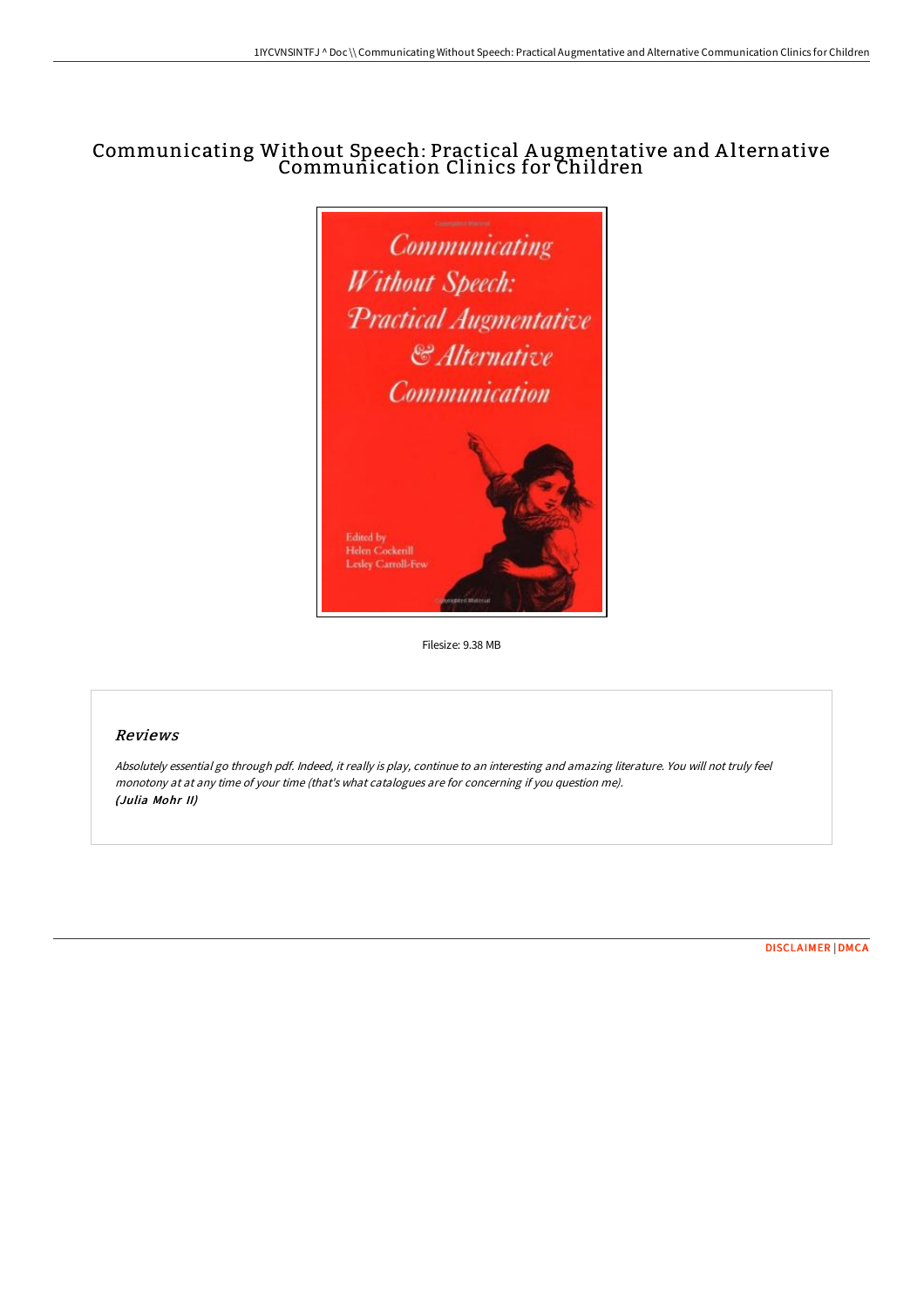# COMMUNICATING WITHOUT SPEECH: PRACTICAL AUGMENTATIVE AND ALTERNATIVE COMMUNICATION CLINICS FOR CHILDREN



Mac Keith Press. Hardcover. Condition: New. 196 pages. Dimensions: 9.9in. x 6.7in. x 0.7in.This book is aimed at health professionals treating children who fail to develop adequate speech due to complex neurological conditions or learning disabilities and may require augmentative and alternative communication (AAC) systems. By presenting current research and accepted good practise in the field of AAC authors give detailed information on the neurology of speech and language, and offer guidelines for the assessment of non-speaking children. Issues of prognosis for speech, the timing of intervention and the importance of working within a multidisciplinary framework are discussed. The central role of families and schools in the successful introduction and support of AAC for social communication and curriculum access is recognised. A range of AAC systems and resources are described, and the views of AAC users and their families represented. This will be essential reading for clinicians who treat non-speaking children, and the therapists and other professionals who support these children. This item ships from multiple locations. Your book may arrive from Roseburg,OR, La Vergne,TN. Hardcover.

B Read Communicating Without Speech: Practical Augmentative and Alternative [Communication](http://bookera.tech/communicating-without-speech-practical-augmentat.html) Clinics for Children Online  $\blacktriangleright$ Download PDF Communicating Without Speech: Practical Augmentative and Alternative [Communication](http://bookera.tech/communicating-without-speech-practical-augmentat.html) Clinics for Children